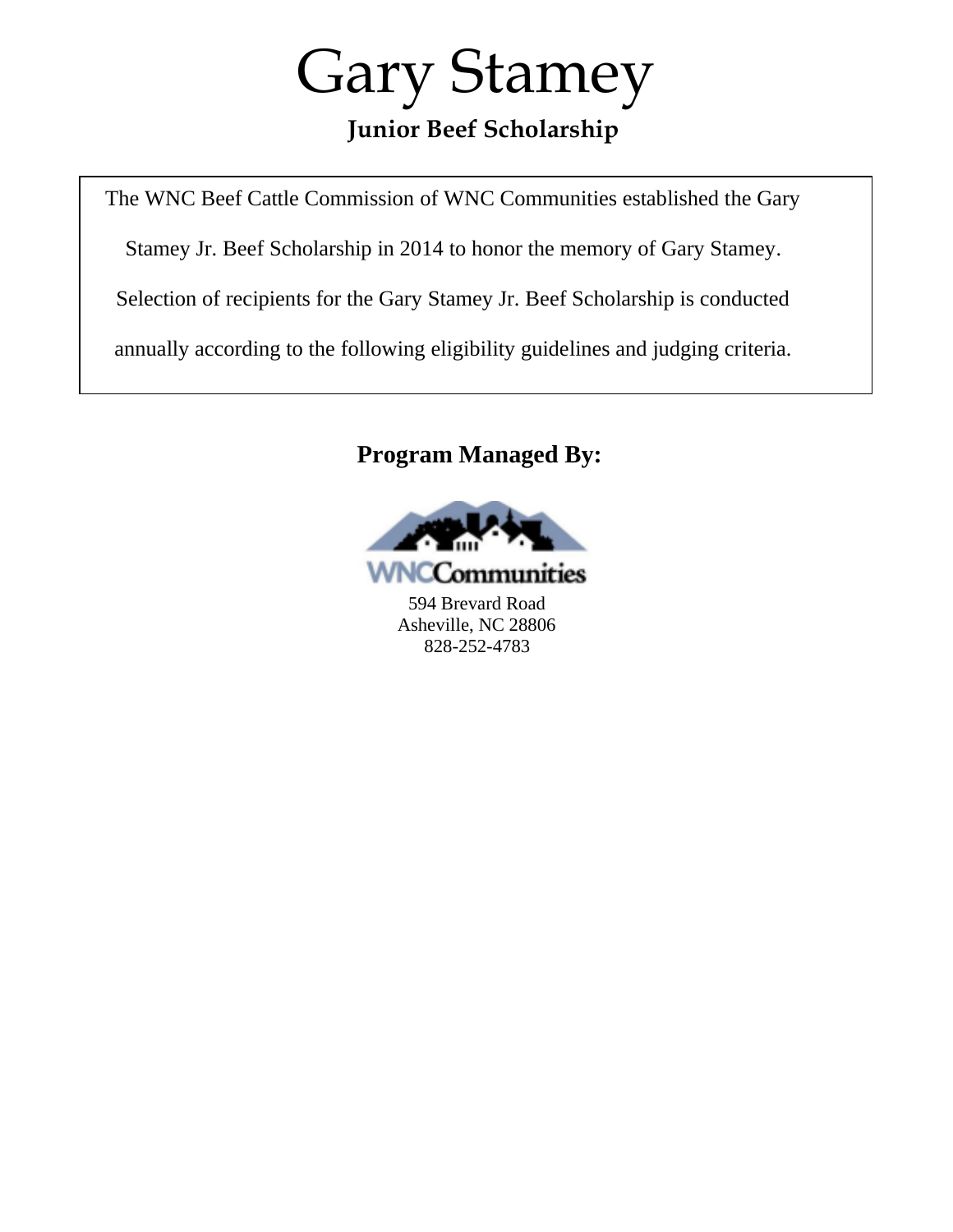#### **ELIGIBILITY**

Applicants must live in one of the following counties of Western North Carolina: Avery, Buncombe, Burke, Caldwell, Cherokee, Clay, Cleveland, Graham, Haywood, Henderson, Jackson, Macon, Madison, McDowell, Mitchell, Polk, Rutherford, Swain, Transylvania, Watauga, Yancey, and the Eastern Band of Cherokee Indians.

Applicants must:

- have participated in any 3 Junior Beef Shows prior to submitting application
- have at least a 3.0 cumulative grade point average
- be enrolled or plan to enroll in a 2- or 4-year college or university
- be a high school senior or any year in college

Preference will be given to applicants who have not previously received the scholarship and are enrolled in or plan to enroll in an agriculture curriculum.

## **CRITERIA**

- Good character
- Extracurricular activities
- Community service (outstanding contributions to school and community)
- Academic ability and achievement

## **GUIDELINES FOR SUBMITTING APPLICATION**

Applications and supporting materials *must be received* at WNC Communities by **Wednesday, June 1, 2022** for the Committee's consideration. Application must be complete with the following items to be considered:

- Typed, completed application form (attached)
- Transcripts
- Essay
- Signature and date on final page of application

## **SELECTION AND AWARD**

Based on the stated criteria, the Scholarship Committee may select a recipient from completed applications. The Scholarship Committee reserves the right to not award a scholarship for the year based on the quality of applications received. The student selected to receive the scholarship will be awarded a certificate at an award ceremony at the conclusion of the WNC District Beef Show. This scholarship is available on an annual basis with preference given to new recipients. It is awarded without regard to race, creed, sex, ethnic background, handicap, or origin. Payment of the \$500 scholarship will be made directly to the recipient's college or university following the WNC District Beef Show.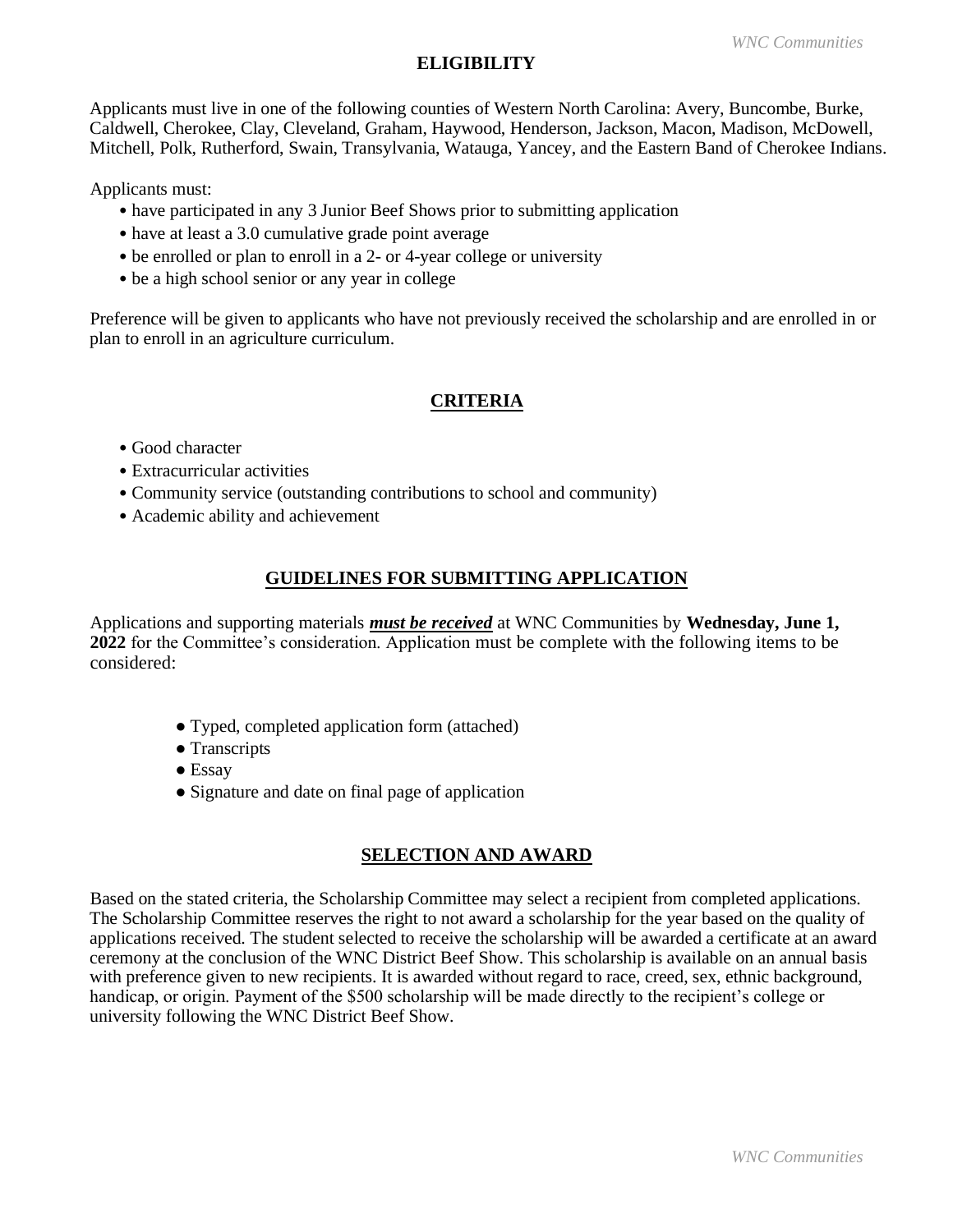## **GARY STAMEY JUNIOR BEEF SCHOLARSHIP APPLICATION FORM**

*Application must be typed.* 

Name:

Address:

Email:

City: State: Zip:

Cell phone:

College attending:

Cumulative grade point average:

Anticipated college major:

Are you or your parents active members of the WNC Beef Cattle Commission?

## **Livestock Experience**

- 1. List livestock projects and number of years in each
- 2. List livestock show participation by year and level indicating C=Community, D=District, S=State, N=National
- 3. List club activity participation
- 4. List other livestock activity participation including years of participation in judging teams, bowl teams, presentations, etc.
- 5. List livestock presentations given including audience size and year for agriculture awareness, field days, workshops conducted, programs given to school or other groups, etc.
- 6. List honors received and include the year honor given.

## **Other Experience**

- 1. List high school club offices and year held by L=Local, C=County, D=District, S=State
- 2. List leadership activities.
- 3. List community service and citizenship activities
- 4. List extracurricular activities and distinctions